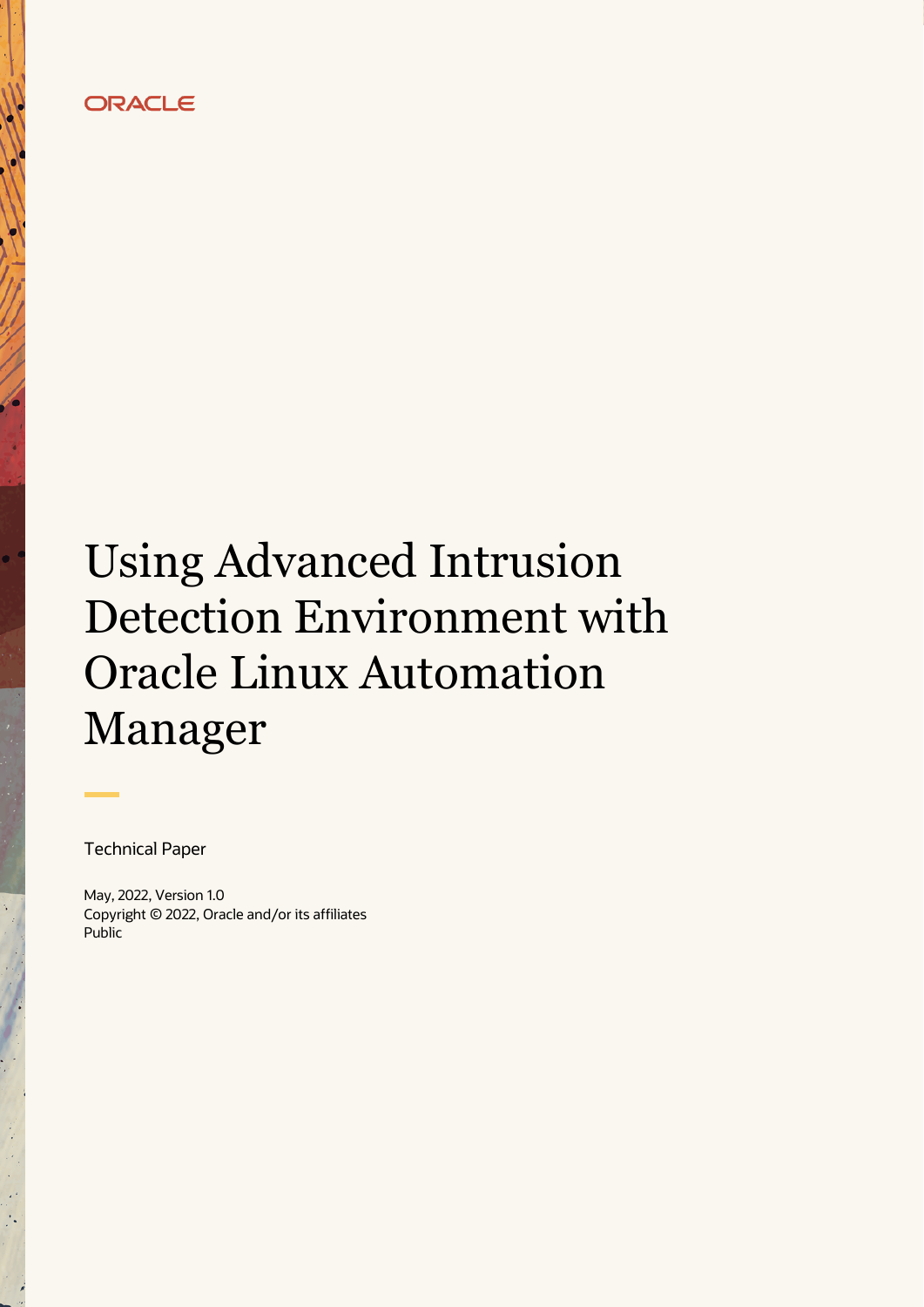#### <span id="page-1-0"></span>**Purpose statement**

This document provides an overview of how to integrate Advanced Intrusion Detection Environment (AIDE), which is an open source file and directory integrity checking utility, with Oracle Linux Automation Manager to automate checking configuration inconsistencies across a large number of hosts. This combination helps avoid configuration drift and increases the security of Linux systems.

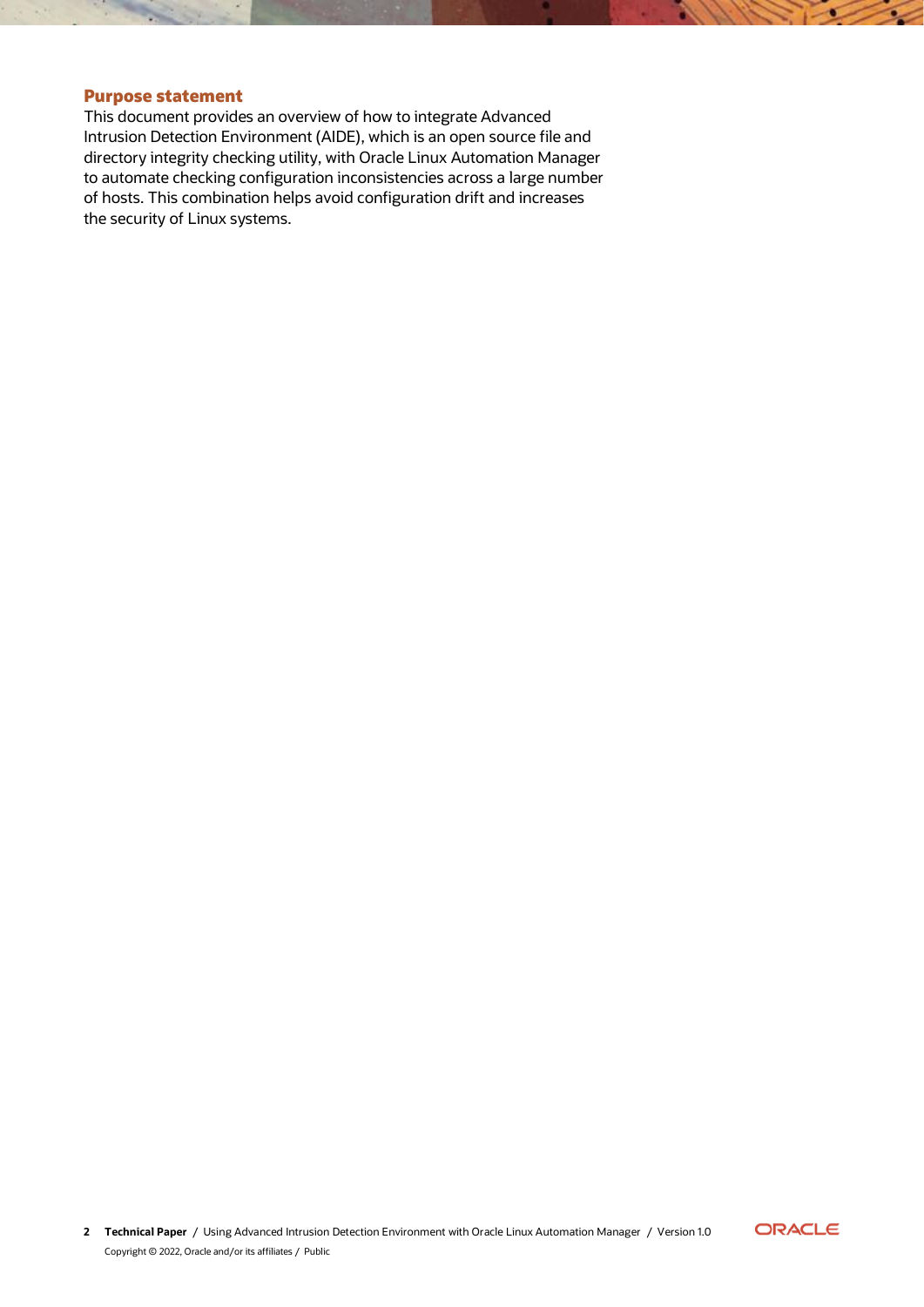# **Table of contents**

| <b>Purpose statement</b>                                                                                    | 2  |
|-------------------------------------------------------------------------------------------------------------|----|
| Using Advanced Intrusion Detection Environment (AIDE) with Oracle<br><b>Linux Automation Manager (OLAM)</b> | 4  |
| Overview                                                                                                    | 4  |
| Installation and configuration of AIDE using Oracle Linux Automation<br>Manager                             | 4  |
| Check the current AIDE configuration for inconsistencies using Oracle<br>Linux Automation Manager           | 6  |
| Create a new AIDE baseline using Oracle Linux Automation Manager                                            | 9  |
| Remove the AIDE configuration using Oracle Linux Automation<br>Manager                                      | 10 |
| Summary                                                                                                     | 11 |



 $\sim$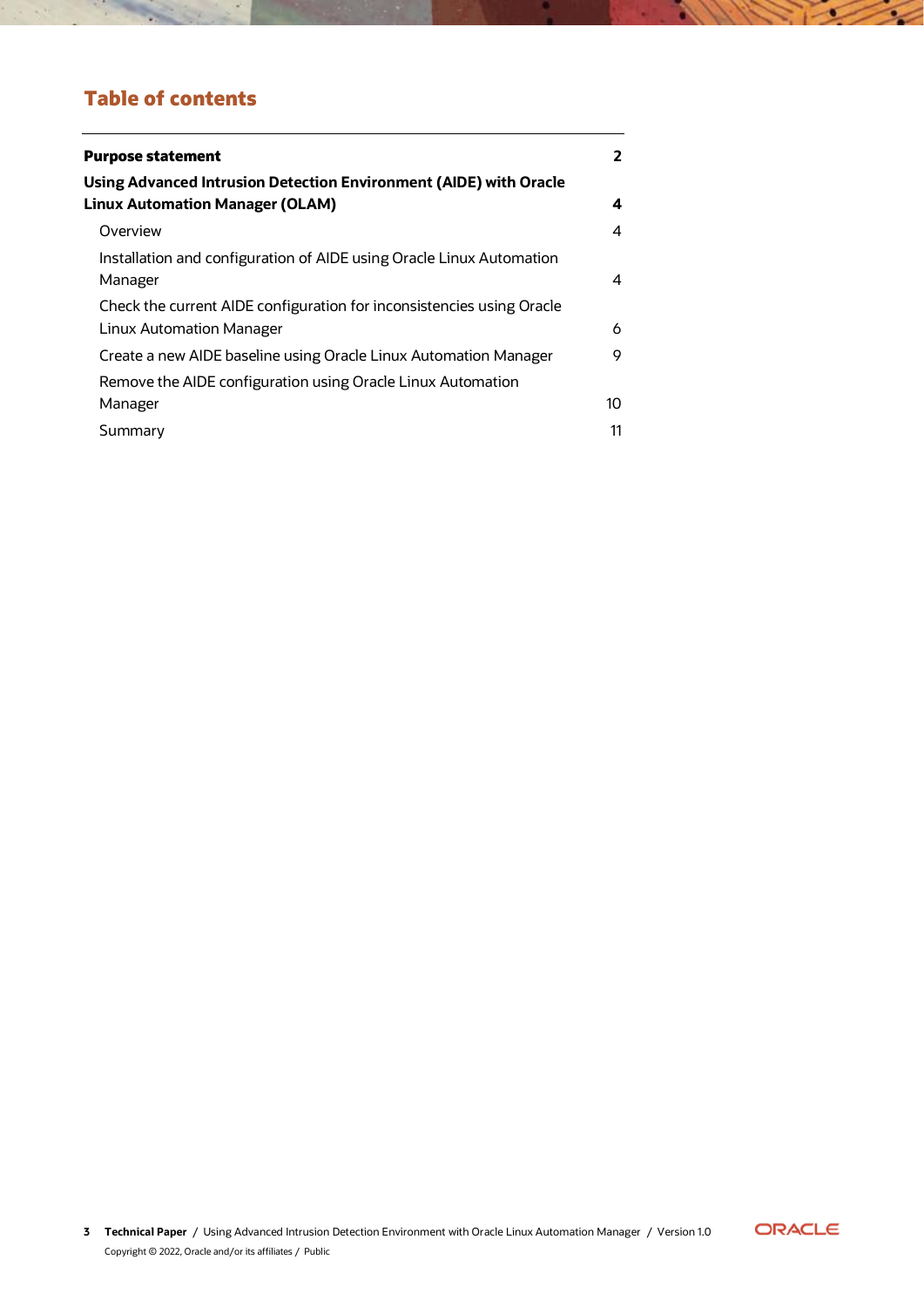### <span id="page-3-0"></span>**Using Advanced Intrusion Detection Environment (AIDE) with Oracle Linux Automation Manager (OLAM)**

#### <span id="page-3-1"></span>**Overview**

Configuration drift, whether by the installation of a software package or the accidental or intentional edit of a key configuration file, can cause lost productivity and downtime as engineers troubleshoot code and operating system environments trying to identify the cause of unexpected behavior. An example could be the installation of an rpm or an edit to the sshd\_config file allowing root login. Configuration drift could also be a sign of a security breach; the unexpected addition of files, software, or changed configuration may be a sign of an attack, or may open the door to an attack. Identifying file system changes that should not have happened is among one of the best solutions for configuration drift. The use of Oracle Linux Automation Manager and AIDE is a powerful combination for addressing configuration drift.

The Advanced Intrusion Detection Environment (AIDE) is a file and directory integrity checking utility which can be an effective warning system. AIDE takes a "snapshot" of the state of the system, this "snapshot" is used to build a database. When an administrator wants to run an integrity test, AIDE compares the database against the current status of the system. Should a change have happened to the system between the snapshot creation and the test, AIDE will detect it and report it.

AIDE has the following capabilities:

- Monitors file system permissions, inode, user, group, file size, mtime, atime, ctime, links and growing size
- Supports multiple checksums and hashes
- Configuration files stored in plain text
- Rules, variables, and macros that can be customized to local site or system policies
- Powerful regular expression support to selectively include or exclude files and directories to be monitored

AIDE is available for installation from both th[e Unbreakable Linux Network \(ULN\)](https://linux.oracle.com/) and the Oracle Linux [yum server](https://yum.oracle.com/) repositories. Once AIDE is installed and initialized, a baseline must be created. This baseline is usually best created after a server's operating environment has been installed and configured to site specific requirements. Once the baseline is created, AIDE can report on inconsistencies. A baseline can also be re-created if, for example, a new software package is required to be installed. The following [documentation](https://docs.oracle.com/en/operating-systems/oracle-linux/8/security/F22907.pdf) (Chapter 4.10) is available with respect to the installation and usage of AIDE with Oracle Linux. My Oracle Support subscribers can refer to this [My Oracle Support Note.](https://support.oracle.com/knowledge/Oracle%20Linux%20and%20Virtualization/2616282_1.html)

Oracle Linux Automation Manager and Oracle Linux Automation Engine are the latest additions to the Oracle Linux operating environment. Together, they provide a cost-effective, powerful, scalable, and secure infrastructure automation framework for enterprise environments. Additionally, they enable infrastructure as code, streamlining software provisioning. Also enabling configuration management, and application deployment, which in turn reduces deployment errors, time to resolve problems, and increases compliance with security, privacy, and other policies. Oracle Linux Automation Manager and Engine, based upon the open source AWX and Ansible projects respectively, are included with an Oracle Linux Premier Support subscription.

The remainder of this paper provides examples of using AIDE and Oracle Linux Automation Manager.

#### <span id="page-3-2"></span>**Installation and configuration of AIDE using Oracle Linux Automation Manager**

**4 Technical Paper** / Using Advanced Intrusion Detection Environment with Oracle Linux Automation Manager / Version 1.0 Copyright © 2022, Oracle and/or its affiliates / Public

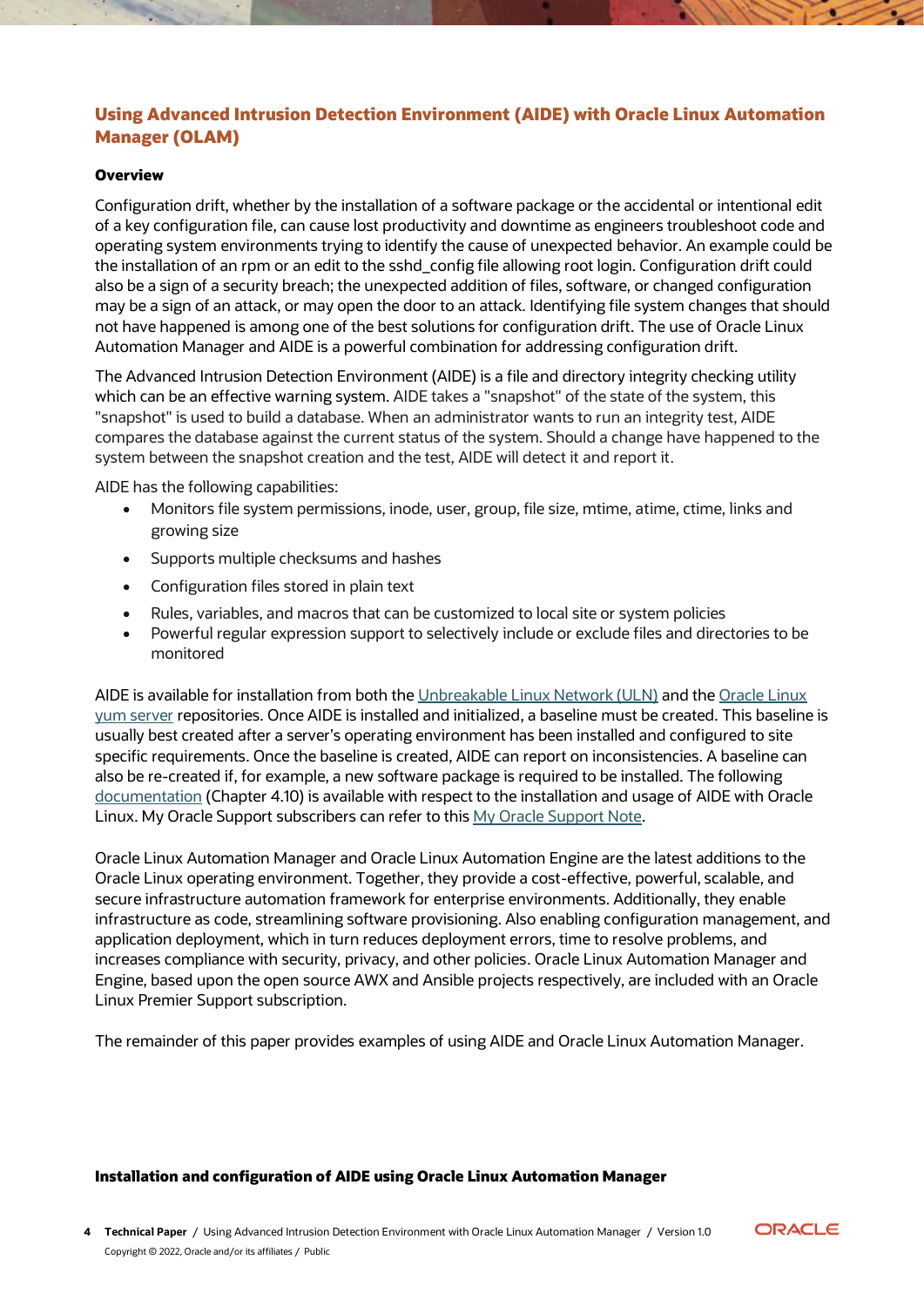The example files below need to exist within a Project on the Oracle Linux Automation Manager either in a GIT repository or stored locally. The target Oracle Linux 8 host needs to be part of the Oracle Linux Automation Manager inventory and Credentials must exist (with sudo enabled). Finally, Templates are created to drive the playbooks created in YAML format. For further information on Oracle Linux Automation Manager please refer to the [Getting Started Guide.](https://docs.oracle.com/en/operating-systems/oracle-linux/8/oracle-linux-automation-manager/)

The install and configure playbook which runs on an Oracle Linux 8 host will perform the following:

- Become the superuser.
- Check if the AIDE database exists. This is needed for idempotency, and will fail if the AIDE database exists.
- Install the AIDE package.
- Initialize AIDE, create a baseline, and enable the database.

A successful install would contain these sections of output from the Template Job:

```
ok: [129.159. ]
ok: [10.0, ]
skipping: [10.0. ]
skipping: [129.159. ]
changed: [129.159.]
changed: [10.0. ]
changed: [129.159. |
changed: [10.0. ]
\text{{\bf TASK }} \text{{\bf [debug]}} \text{ \texttt{****}} \text{--} \text{*}\text{--} \text{*}\text{--} \text{*} \text{--} \text{*} \text{--} \text{*} \text{--} \text{*} \text{--} \text{*} \text{--} \text{*} \text{--} \text{*} \text{--} \text{*} \text{--} \text{*} \text{--} \text{*} \text{--} \text{*} \text{--} \text{*} \text{--} \text{*} \text{--} \text{*} \text{--} \text{*} \text{--} \text{*} \text{--} \text{*} \text{--}ok: [10.0. .] => {
   "command_output": {
      "changed": true,
changed: [129.159. ]
changed: [10.0. ]
10.0.: ok=6 changed=3 unreachable=0
                                                  failed=0
                                                            skippe
d=1 rescued=0 ignored=0
                                                   failed=0
129.159.
                                      unreachable=0
                   : ok=6changed=3skippe
    rescued=0 ignored=0
d=1
```
Image 1. Example of successful AIDE installation

A failed job where AIDE was already installed would contain these sections of output from the Template Job:

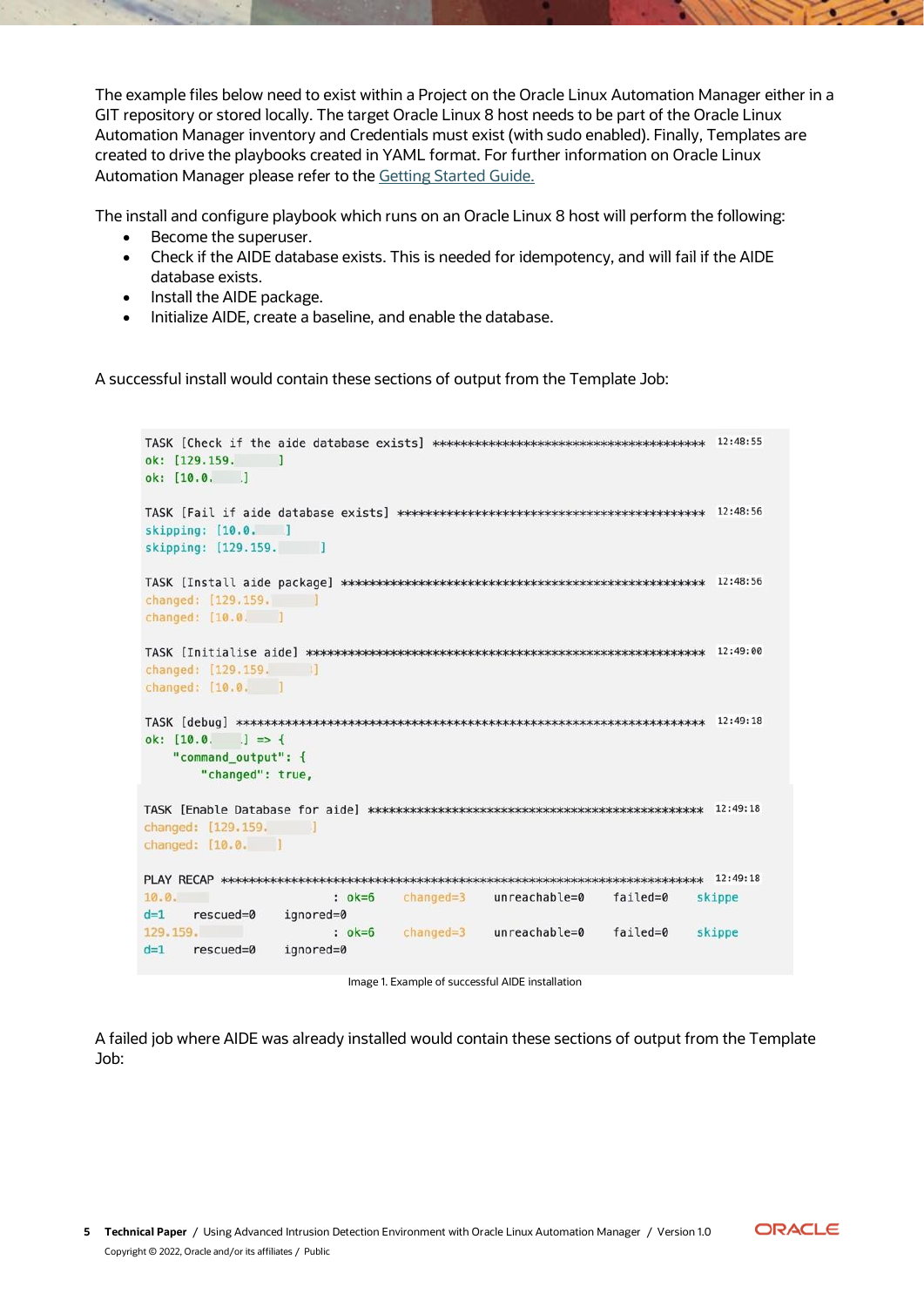```
fatal: [10.0. ]: FAILED! => {"changed": false, "msg": "The aide database exists, t
herefore aide is installed, we need to exit"}
fatal: [129.159. ]: FAILED! => {"changed": false, "msg": "The aide database exist
s, therefore aide is installed, we need to exit"}
10.0.: ok=2changed=0
                                unreachable=0
                                            failed=1
                                                   skippe
d = 0rescued=0 ignored=0
                                           failed=1 skippe
129.159.
                                unreachable=0
                 : ok=2changed=0
d=0 rescued=0 ignored=0
```
Image 2. Example of unsuccessful AIDE installation

The example installaide.yaml file:

---

```
- hosts: all
  become: yes
  tasks:
  - name: Check if the aide database exists
    stat:
      path: /var/lib/aide/aide.db.gz
    register: p
  - name: Fail if aide database exists
    fail:
      msg: The aide database exists, therefore aide is installed, we need to exit
    when: p.stat.exists
  - name: Install aide package
    yum:
      name: aide
      state: present
  - name: Initialise aide
    command: aide --init
    register: command_output
  - debug: var=command_output
  - name: Enable Database for aide
```
#### command: mv /var/lib/aide/aide.db.new.gz /var/lib/aide/aide.db.gz

#### <span id="page-5-0"></span>**Check the current AIDE configuration for inconsistencies using Oracle Linux Automation Manager**

The check playbook which runs on an Oracle Linux 8 host will perform the following:

- Become the superuser
- Run the aide check command and report the result
- If no differences are found, then report no differences and pass the job
- If differences are found, then report differences and fail the job

The job needs to fail to alert users if differences are found.

A successful result, meaning there are no inconsistencies would contain these sections of output from the Template Job:

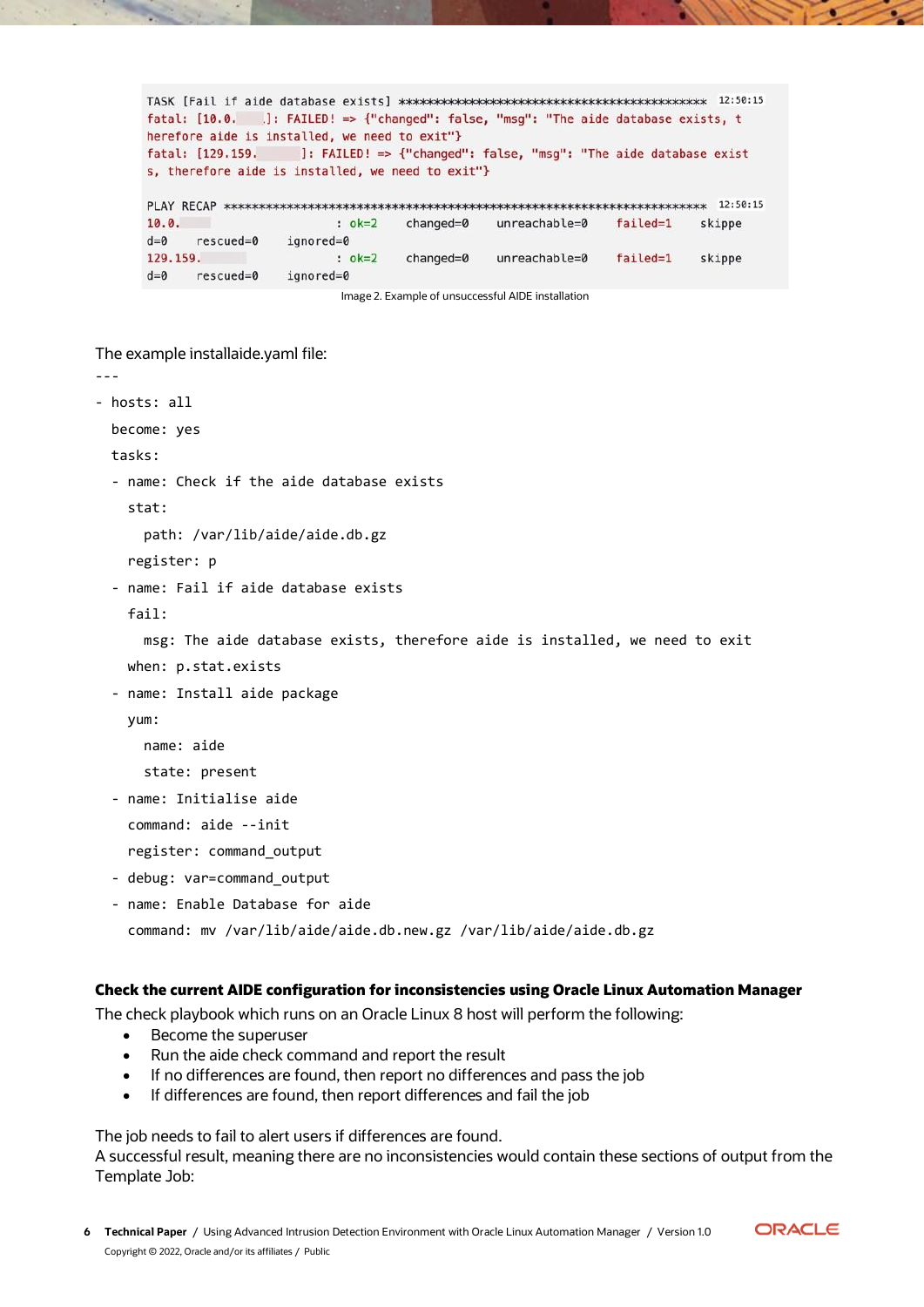| changed: [129.159.]<br>changed: $[10.0.]$ |           |                                                                              |          | 14:37:56 |
|-------------------------------------------|-----------|------------------------------------------------------------------------------|----------|----------|
| ok: $10.0$ , $1 \Rightarrow 1$            |           |                                                                              |          | 14:38:16 |
|                                           |           | "msq": "AIDE found NO differences between database and filesystem. Looks oka |          |          |
| $V^{\dagger}$ !"                          |           |                                                                              |          |          |
| ok: $[129.159. \ldots]$ => {              |           |                                                                              |          |          |
|                                           |           | "msg": "AIDE found NO differences between database and filesystem. Looks oka |          |          |
| y!!"                                      |           |                                                                              |          |          |
|                                           |           |                                                                              |          |          |
|                                           |           |                                                                              |          | 14:38:16 |
| 10.0.                                     | $: ok=3$  | $changed=1$ unreachable=0                                                    | failed=0 | skippe   |
| $d=0$<br>$rescued = 0$                    | ignored=0 |                                                                              |          |          |
| 129.159.                                  | $: ok=3$  | $changed=1$ unreachable=0                                                    | failed=0 | skippe   |
| $d=0$<br>$rescued = 0$                    | ignored=0 |                                                                              |          |          |

Image 3. Example of successful AIDE check

An unsuccessful result, meaning there are inconsistencies, would cause a job failure and would contain these sections of output from the Template Job. Notice that on two hosts one of them fails due to someone editing the sshd\_config file:

```
fatal: [129.159.          ]: FAILED! => {"changed": true, "cmd": ["aide", "--check"], "delta":
"0:00:15.960109", "end": "2022-03-01 16:00:29.243427", "msq": "non-zero return code", "r
c": 4, "start": "2022-03-01 16:00:13.283318", "stderr": "", "stderr lines": [], "stdout":
"Start timestamp: 2022-03-01 16:00:13 +0000 (AIDE 0.16)\nAIDE found differences between da
tabase and filesystem!!\n\nSummary:\n Total number of entries:\t170977\n Added entries:\
t\t0\n Removed entries:\t\t0\n Changed entries:\t\t1\n\n
                                         --\nChanged entries:\n
                                         -\ln\inf...
                                                      .C...: /etc/ssh/sshd co
                                                -- \nDetailed information about ch
nfig\n\n---
                                             -----\n\nFile: /etc/ssh/sshd config\
anges:\n -\nn SHA512 : hDwrdWOgi+8cQO3RnPhxzirdFkVHtu// | LKTVib5D/MNjlJqriwyVPQ7KYCiWhZ/1\n
UXdCez/N8Ihgbx6ylnuxDa3kej8S/OGr | n9xKrqixGSj8oetINk5Sp8pYIs4GGT//\n
changed: [10.0. ]
ok: [10.0. ] => {
   "msg": "AIDE found NO differences between database and filesystem. Looks oka
y!!"
\mathcal{F}
```
Image 4. Example of unsuccessful AIDE check, inconsistencies identified (1 of 3)

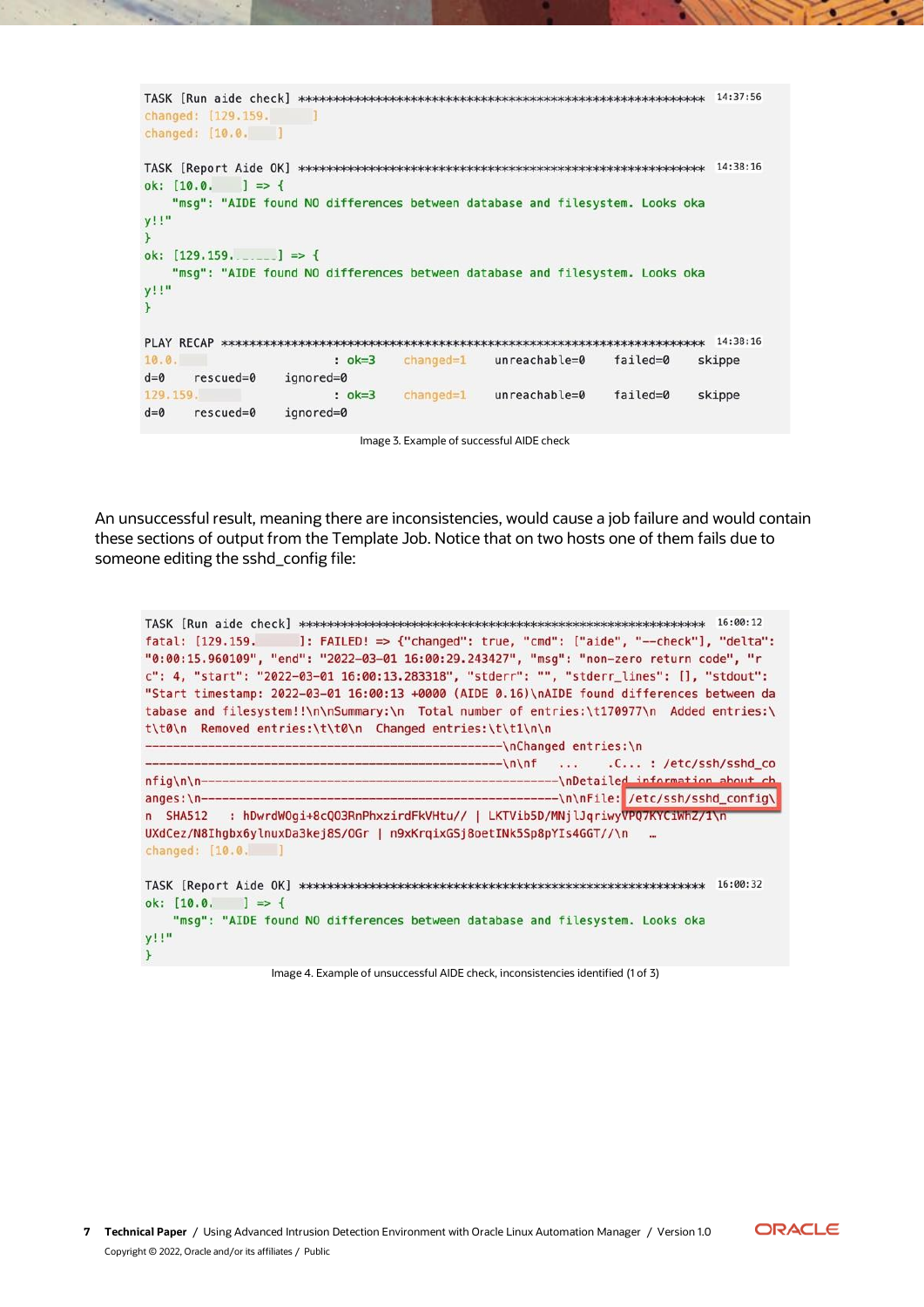```
ok: [129.159.  ] = > { }"msg": "AIDE found differences between database and filesystem!!"
Y
fatal: [129.159. ]: FAILED! => {"changed": true, "cmd": ["/bin/false"], "delta": "
0:00:00.001852", "end": "2022-03-01 16:00:33.358757", "msg": "non-zero return code", "r
c": 1, "start": "2022-03-01 16:00:33.356905", "stderr": "", "stderr_lines": [], "stdou
t": "", "stdout_lines": []}
10.0.: ok=3 changed=1 unreachable=0
                                        failed=0
                                                 skippe
           ignored=0
d=0 rescued=0
129.159.
                : ok=2changed=0
                               unreachable=0
                                          failed=1 skippe
d=0 rescued=1 ignored=0
```
Image 5. Example of unsuccessful AIDE check, inconsistencies identified (2 of 3)

A further example where a user installed HTTPD on both hosts:

```
fatal: [129.159. ]: FAILED! => {"changed": true, "cmd": ["aide", "--check"], "delta":
"0:00:15.814623", "end": "2022-03-01 12:51:20.248391", "msq": "non-zero return code", "r
c": 5, "start": "2022-03-01 12:51:04.433768", "stderr": "", "stderr_lines": [], "stdout":
"Start timestamp: 2022-03-01 12:51:04 +0000 (AIDE 0.16)\nAIDE found differences between da
tabase and filesystem!!\n\nSummary:\n Total number of entries:\t171542\n Added entries:\
t\t565\n Removed entries:\t\t0\n Changed entries:\t\t8\n\n
                                       ----------\nAdded entries:\n
                                        -------\n\nd++++++++++++++++++: /etc/httpd/conf\
nf++++++++++++++++: /etc/httpd/conf/httpd.conf\nf+++++++++++++++++++++ /etc/httpd/con<mark>f/magic\n</mark>
userdir.conf\nf++++ ++++++++++++++ /etc/httpd/conf.d/welcome.conf\nf++++++++++++++++++++++
ttpd/conf.modules.d<mark>'00-base.conf\nf+++++++++++++++++: /etc/httpd/conf.modules.d..</mark>
fatal: [10.0. ]: FAILED! => {"changed": true, "cmd": ["aide", "--check"], "delta": "0:0
0:19.344683", "end": "2022-03-01 12:51:23.818977", "msg": "non-zero return code", "rc": 5,
"start": "2022-03-01 12:51:04.474294", "stderr": "", "stderr_lines": [], "stdout": "Start
timestamp: 2022-03-01 12:51:04 +0000 (AIDE 0.16)\nAIDE found differences between database
and filesystem!!\n\nSummary:\n Total number of entries:\t145699\n Added entries:\t\t565\
n Removed entries:\t\t0\n Changed entries:\t\t8\n\n
                                             -\nAdded entries:\n
                                            -\n\nd++++++++++++++++: /etc/httpd/conf\
nf++++++++++++++++: /etc/httpd/conf/httpd.conf\nf++++++++++++++++++: /etc/httpd/conf/magic\n
f+++++++++++++++: /etc/httpd/conf.d/autoindex.conf\nf+++++++++++++++++++ /etc/httpd/conf.d/
userdir.conf\nf+++++++++++++++++: /etc/httpd/conf.d/welcome.conf\nf++++++++++++++++++: /etc/h
ttpd/conf.modules.d/00-base.conf\nf++++++++++++++++: /etc/httpd/conf.modules.d/00-d...
ok: 10.0. 1 \Rightarrow 1"msg": "AIDE found differences between database and filesystem!!"
\mathbf{L}ok: [129.159.  ] = > { }"msg": "AIDE found differences between database and filesystem!!"
\mathbf{1}
```
Image 6. Example of unsuccessful AIDE check, inconsistencies identified (3 of 3)

ORACLE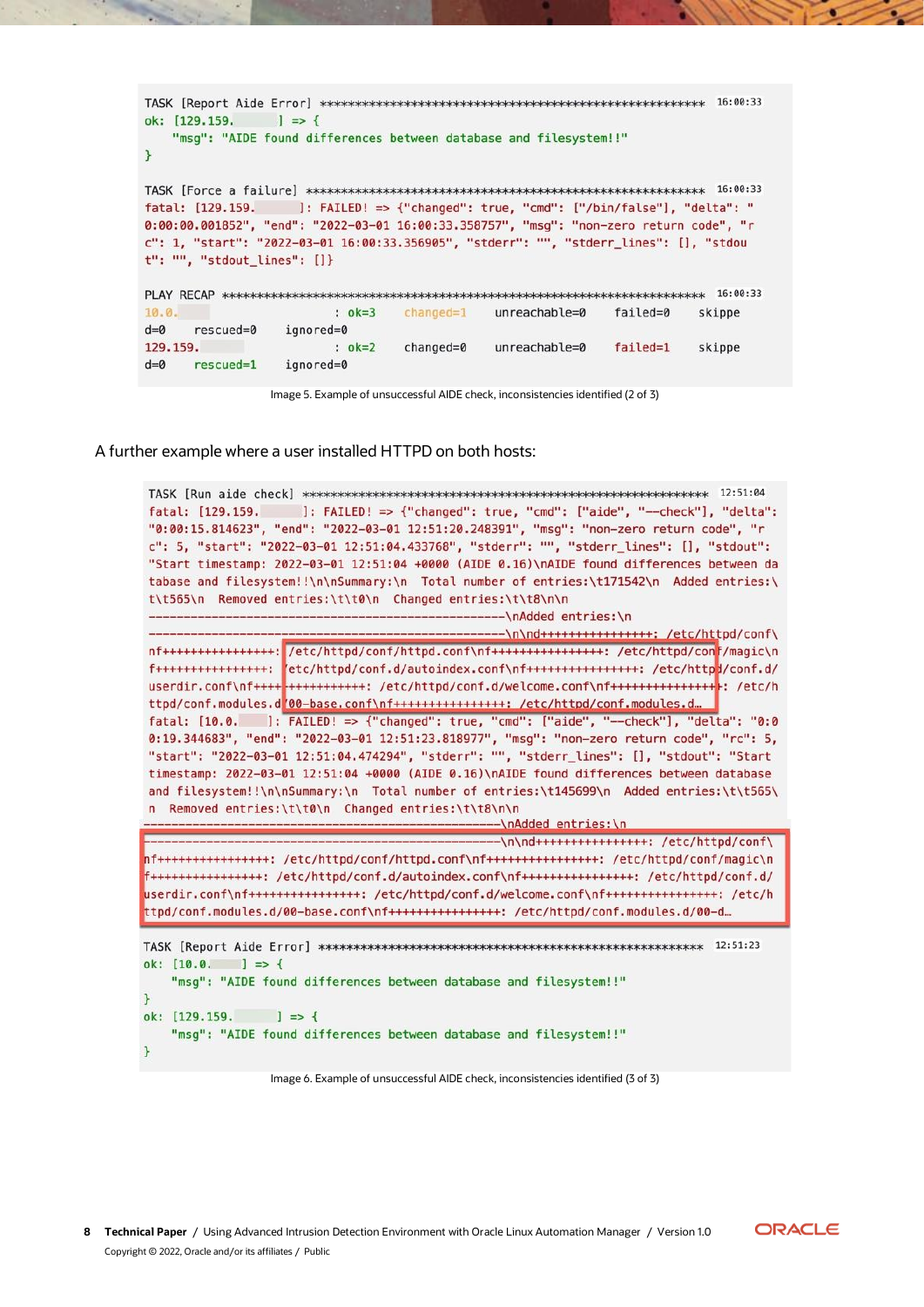The example checkaide.yaml file:

```
---
- hosts: all
  become: yes
  tasks:
  - name: Gather aide state
    block:
       - name: Run aide check
         command: aide --check
         register: result
       - name: Report Aide OK
         debug:
           msg: AIDE found NO differences between database and filesystem. Looks okay!!
        when: result.rc == 0 rescue:
       - name: Report Aide Error
         debug:
           msg: AIDE found differences between database and filesystem!!
       - name: Force a failure
```
command: /bin/false

#### <span id="page-8-0"></span>**Create a new AIDE baseline using Oracle Linux Automation Manager**

A new service requirement may need multiple hosts to have additional software installed and configured, following this installation and configuration any subsequent AIDE checks will fail. The create new baseline playbook which runs on an Oracle Linux 8 host will perform the following:

- Become the superuser
- Run the initialize aide command
- Re-enable the database

A successful result, would contain these sections of output from the Template Job:

| changed: [129.159.     |              |               |                   |          | 14:37:13 |
|------------------------|--------------|---------------|-------------------|----------|----------|
| changed: [10.0. ]      |              |               |                   |          |          |
|                        |              |               |                   |          | 14:37:31 |
| changed: [129.159.     | <b>START</b> |               |                   |          |          |
| changed: $[10.0.]$     |              |               |                   |          |          |
|                        |              |               |                   |          | 14:37:31 |
| 10.0.                  | $: ok=3$     | $chanced = 2$ | $unreachable = 0$ | failed=0 | skippe   |
| $rescued = 0$<br>$d=0$ | ignored=0    |               |                   |          |          |
| 129.159.               | $: ok=3$     | $changed=2$   | $uncachable = 0$  | failed=0 | skippe   |
| $rescued = 0$<br>$d=0$ | ignored=0    |               |                   |          |          |

Image 7. Example output while creating new AIDE baseline

The example aide\_create\_new\_baseline.yaml file:

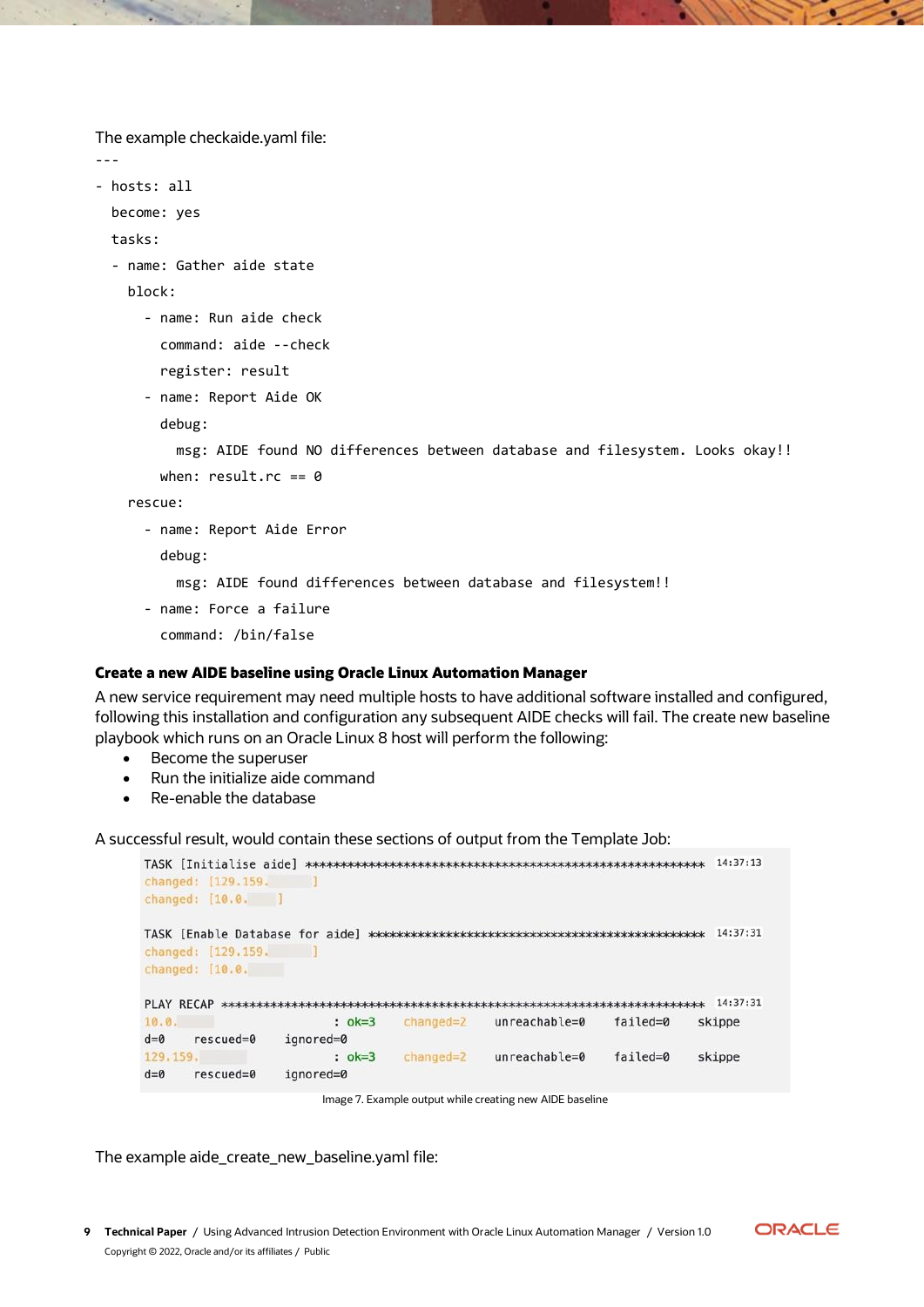```
- hosts: all
```
---

become: yes

tasks:

- name: Initialise aide

command: aide --init

- name: Enable Database for aide

```
 command: mv /var/lib/aide/aide.db.new.gz /var/lib/aide/aide.db.gz
```
#### <span id="page-9-0"></span>**Remove the AIDE configuration using Oracle Linux Automation Manager**

If it is necessary to remove the AIDE configuration from multiple hosts, then the remove aide playbook which runs on an Oracle Linux 8 host will perform the following:

- Become the superuser
	- Remove the AIDE package
	- Clean up the AIDE file system

A successful result, would contain these sections of output from the Template Job:

```
changed: [129.159.
          \blacksquarechanged: [10.0. ]
changed: [129.159.
          \blacksquarechanged: [10.0. ]
10.0.: ok=3 changed=2 unreachable=0
                              failed=0
                                    skippe
d=0 rescued=0 ignored=0
129.159.
            : ok=3 changed=2unreachable=0 failed=0
                                    skippe
d=0 rescued=0
         ignored=0
```
Image 8. Example output of removing AIDE configuration

The example removeaide.yaml file:

---

```
- hosts: all
  become: yes
  tasks:
  - name: Remove aide package
    yum:
       name: aide
       state: absent
  - name: Clean up aide filesystem
    file:
       path: /var/lib/aide
       state: absent
```